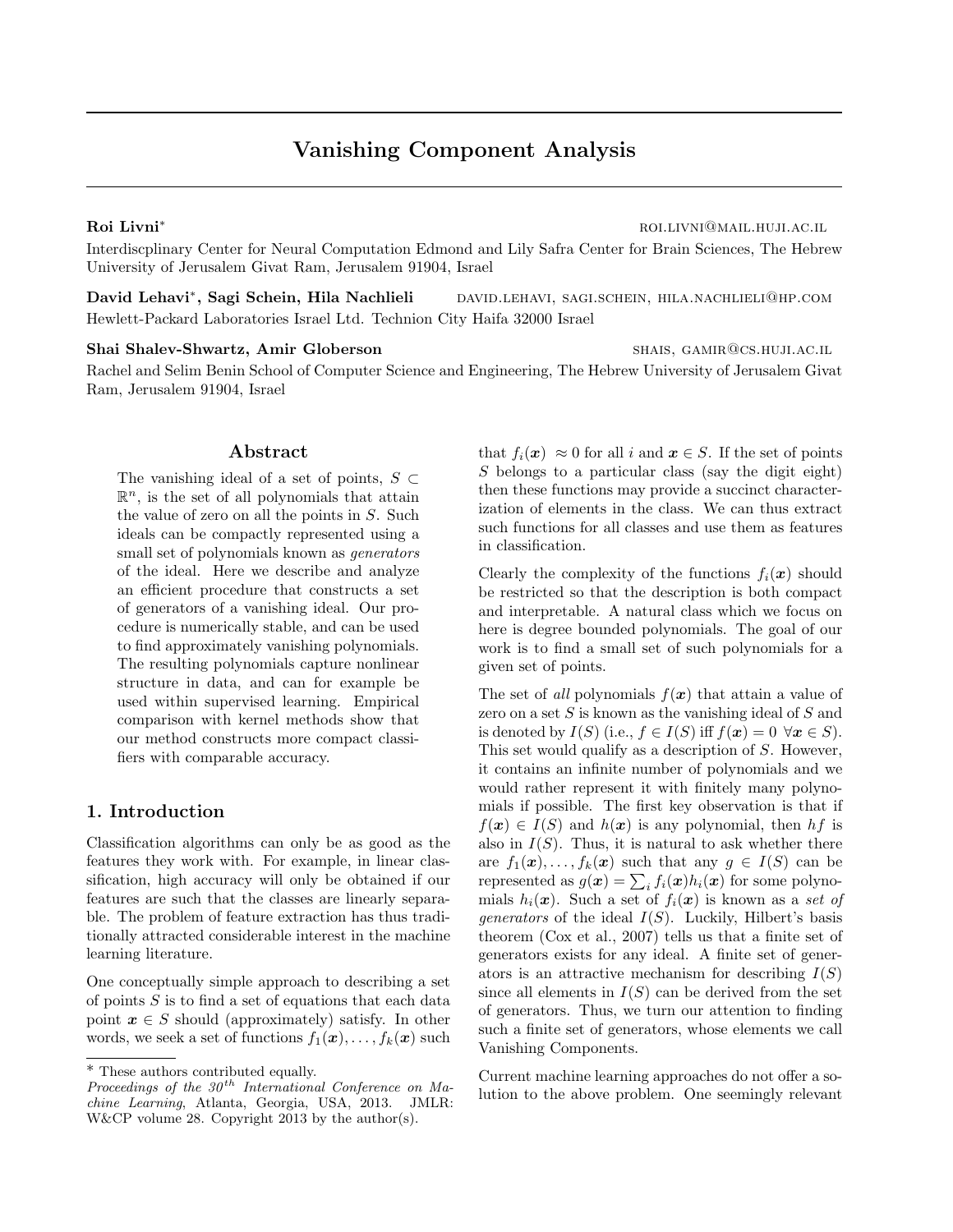approach is kernel PCA (Schölkopf et al., 1998). However, as we argue later, kernel PCA cannot be used to find vanishing components, since the kernel trick is inapplicable in this case. Linear PCA can be used to find vanishing components only in the case where these are linear, which is not expected to hold generally. The work that is closest in spirit to ours is the approximately vanishing ideal (AVI) algorithm in (Heldt et al., 2009). AVI requires an additional lexical order on the original features, and is also geared towards functions with a small number of monomials, which is often not the case.

Our vanishing component analysis (VCA) algorithm takes as input a set  $S$  and outputs a set of polynomials  $V = \{f_1(\boldsymbol{x}), \ldots, f_k(\boldsymbol{x})\}$ . VCA has the following attractive properties:

- The set V generates  $I(S)$ .
- The algorithm is polynomial in  $|S|$  and in the original dimension n. Furthermore,  $f_i(\boldsymbol{x})$  can be evaluated in time polynomial in  $|S|$  and n.
- The algorithm does not depend on any lexical ordering of the variables.

Thus, we achieve the goal of efficiently finding a generator set of  $I(S)$  and obtain a compact description of S. In practice, due to noisy data, we might wish to find a set of polynomials that only approximately vanish over the the set. To address this issue, our algorithm is dependent on an  $\epsilon$ -tolerance parameter, and we search for polynomials that approximately vanish on the set S. In section 7 we illustrate its use as a feature learning procedure for classification.

# 2. Preliminaries and Problem Setup

We begin with basic definitions.

**Definition 1** (Monomials). A function  $f : \mathbb{R}^n \to \mathbb{R}$  is called a monomial if it is of the form  $f(\boldsymbol{x}) = \prod_{i=1}^n x_i^{\alpha_i}$ where each  $\alpha_i$  is a non-negative integer. We also use denote  $\boldsymbol{x}^{\boldsymbol{\alpha}} = \prod_{i=1}^{n} x_i^{\alpha_i}$ . The degree of the monomial is  $\|\boldsymbol{\alpha}\|_1 = \sum_{i=1}^{n} \alpha_i$ . We denote the set of monomials over n variables by  $\mathcal{T}^n$ , and the set of monomials of total degree up to d by  $\mathcal{T}_d^n$ .

**Definition 2** (Polynomials). A function  $f : \mathbb{R}^n \to \mathbb{R}$ is called a polynomial if it is a weighted sum of monomials. That is,  $f(\boldsymbol{x}) = \sum_j \beta_j \boldsymbol{x}^{\boldsymbol{\alpha}^{(j)}}$ , where each  $\beta_j \in \mathbb{R}$ and each  $\alpha_i^{(j)}$  is a non-negative integer. The degree of f is the maximal degree of its monomials.

Definition 3 (The polynomial ring). The polynomial ring in n variables over  $\mathbb{R}$ , denoted by  $\mathbb{R} [x_1, \ldots, x_n]$ ,

is the set of all polynomials in n variables over the reals of finite degree. The addition and multiplication operators over the ring are equivalent to addition and multiplication of functions. That is, if  $h = f + g$  then for all  $x$ ,  $h(x) = f(x) + g(x)$  and if  $h = fg$  then for all  $x, h(x) = f(x)q(x)$ .

**Definition 4** (Ideal). A set of polynomials  $I$  is an ideal if it is a sub-group with respect to addition (meaning that it is closed under addition and negation and contains the zero polynomial) and it "absorbs multiplication", meaning that for any  $f \in I, g \in \mathbb{R} [x_1, \ldots, x_n]$ we have  $fg \in I$ .

Definition 5 (Set of Generators). Given an ideal I. A set of polynomials  $\{f_1, \ldots, f_k\} \subseteq I$  is said to generate I, if  $\forall f \in I$  there exist  $g_1, \ldots, g_k \in \mathbb{R} [x_1, \ldots, x_n]$  such that  $f = \sum_i g_i f_i$ . In this case we denote the ideal by  $I(F)$  where  $F = \{f_1, \ldots, f_k\}$ . Note that this should not be confused with  $I(S)$ .

**Definition 6** (Vanishing Ideal). Given a set  $S \subset \mathbb{R}^n$ , the vanishing ideal of  $S$  is the set of polynomials that vanish on S. We denote it by  $I(S)$  (it's easy to see that it's an ideal). That is, for all  $x \in S$  and  $f \in I(S)$ we have  $f(x) = 0$ .

**Definition 7** (Algebraic Set). A set  $V \subset \mathbb{R}^n$ , is called an algebraic set if there is a finite set of polynomials  $\{p_i\}_{i=1}^k$ , such that V are the common roots of  $\{p_i\}_{i=1}^k$ .

Our problem setup is as follows. We are given a sample  $S_m$  of points  $\{\boldsymbol{x}^{(i)}\}_{i=1}^m$  where  $\boldsymbol{x}^{(i)} \in \mathbb{R}^n$ . Our goal is to find a set of generators of  $I(S_m)$ . As mentioned earlier this is desirable since it succinctly captures all polynomials that vanish on  $S_m$ .

To make the algorithm practical, we seek a method with a polynomial running time in  $m$  and  $n$ . Additionally, since real world data is noisy, we allow some tolerance by looking for polynomials that "almost" vanish on  $S_m$ .

In Section 4 we describe our Vanishing Component Analysis (VCA). Before presenting VCA, we first discuss an approach for finding a set of generators that is simple to understand but is exponential in the sample size m. We also show that the kernel trick cannot be used to overcome this difficulty.

# 3. A Simple but Impractical Approach

One approach to finding generators for  $I(S_m)$  is to use a linear algebraic method. Assume for simplicity that we know there is a set of generators of  $I(S_m)$  of maximal degree D. Now consider the set of monomials  $\mathcal{T}_D^n$ and construct a matrix A of size  $(m,|\mathcal{T}_D^n|)$  as follows:  $A_{ij} = t_j(\boldsymbol{x}^{(i)})$  , where  $t_j(\boldsymbol{x})$  is the  $j^{th}$  monomial in  $\mathcal{T}_{D}^{n}$ .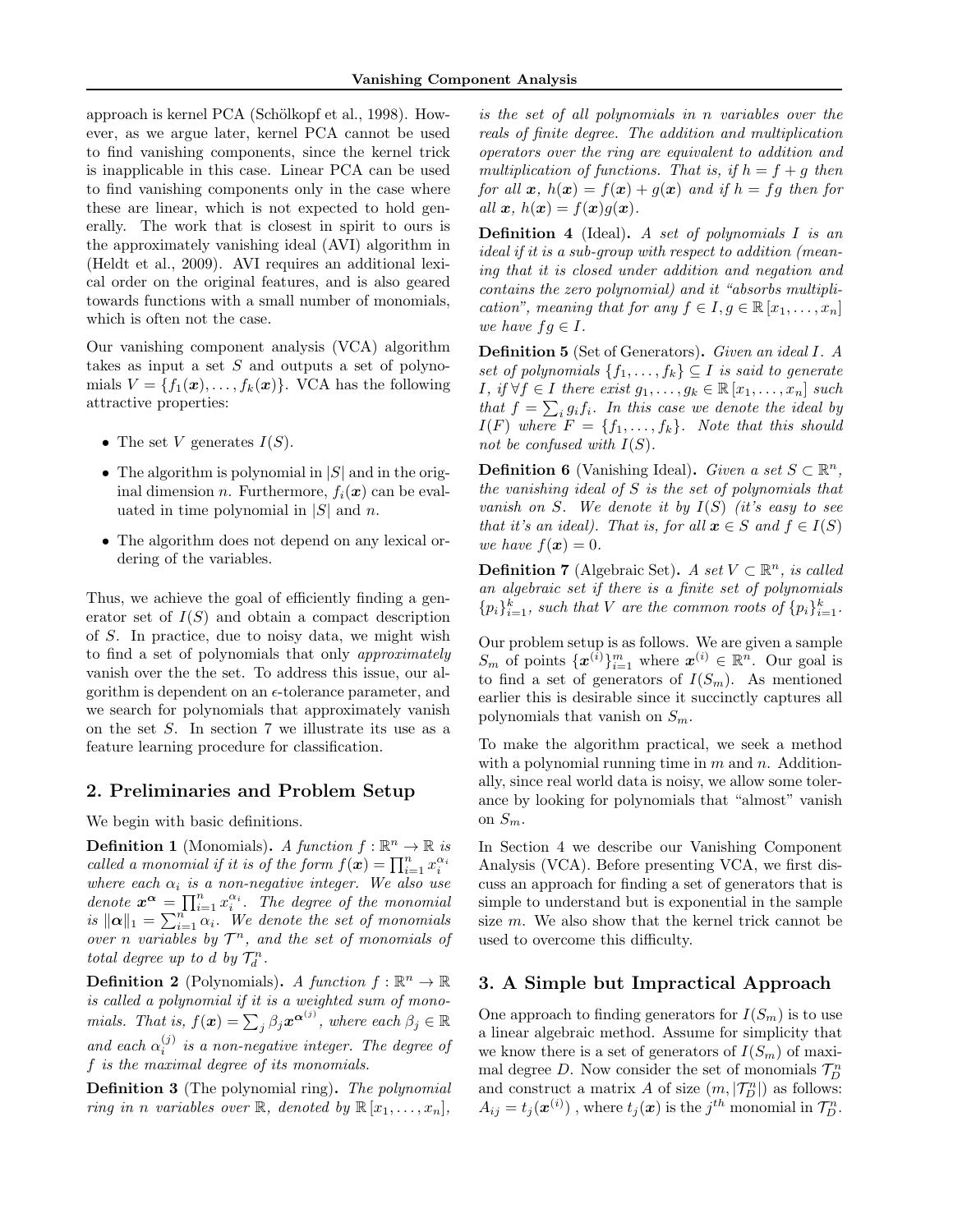Note that the number of columns in A is exponential in D. We now claim that the null space of A can be used to obtain a set of generators of  $I(S_m)$ .

Proposition 3.1. Denote by V a set of vectors  $v_1, \ldots, v_k$  which are a basis of the null space of A. Namely, for all  $i = 1, ..., k$  we have  $Av_i = 0$ , and any vector **v** such that  $Av = 0$  can be written as a linear combination of the  $v_i$ . Then the polynomials  $f_i(\boldsymbol{x}) = \sum_{j=1}^n v_{ij} t_j(\boldsymbol{x})$  form a set of generators of  $I(S_m)$ .

*Proof.* Clearly  $f_i(\mathbf{x}^{(j)}) = 0$  for all sample points  $\mathbf{x}^{(j)}$ . Thus  $f_i(\boldsymbol{x}) \in I(S_m)$ . Next, we show that for any set of generators of  $I(S_m)$  of maximal degree D, any polynomial in the set of generators can be obtained as a linear combination of  $f_i$ . Consider such a polynomial  $g(x)$ . By our assumption it is of max degree  $D$ , and hence can be written as a linear combination of the monomials in  $\mathcal{T}_D^n$ . Denote the vector of the corresponding coefficients by  $\boldsymbol{z} \in \mathbb{R}^{|\mathcal{T}_d^n|}$ . Then  $A\boldsymbol{z} = \boldsymbol{0}$  and hence  $\boldsymbol{z}$  is in the null space of A and is spanned by  $v_i$ . Thus the polynomial  $g(x)$  can be written as a linear combination of the  $f_i(\boldsymbol{x})$  polynomials. Thus any polynomial in a set of generators of  $I(S_m)$  can be (linearly) generated by  $f_i(\boldsymbol{x})$  and we conclude that  $f_i(\boldsymbol{x})$  are generators of  $I(S_m)$ .  $\Box$ 

The above procedure achieves the goal of finding a set of generators of  $I(S_m)$ . However, it does so at a cost exponential in  $D$ , which is impractical even for modest  $D$  values. Furthermore, the value of  $D$ , the maximum degree of the generator set, may be  $O(m)$ .<sup>1</sup> Thus the cost of the above algorithm can be exponential in  $m$ . Next, we show why the standard use of the kernel trick cannot be used to overcome this difficulty.

#### 3.1. Kernels Can't Help!

The kernel trick is an elegant method for avoiding working in high dimensional feature spaces explicitly. For example it can be used to perform non-linear PCA, and to find non linear polynomial separators using kernel SVM (e.g., see Scholkopf and Smola, 2001). It may seem like the kernel trick can be used to find vanishing components without explicitly calculating all monomials in  $\mathcal{T}_d^n$ . However, perhaps surprisingly, this is not the case, as we argue next.

We begin by recalling the kernel trick idea for the polynomial case, as used for kernel PCA (KPCA). The goal in KPCA is to perform PCA in the (exponentially large) vector of monomials in  $x$  of degree d, and find the projection on these components. To do this efficiently, one considers the kernel function  $k(\boldsymbol{x}, \boldsymbol{y}) = (1 + \boldsymbol{x} \cdot \boldsymbol{y})^d$ . Then it can be shown that if the principal components correspond to non-zero eigenvalues (as they always do) the projection on the  $j<sup>th</sup>$  principal component is given by a polynomial of the form  $\sum_i \alpha_{ij} k(\boldsymbol{x}, \boldsymbol{x}^{(i)})$ , where  $\alpha_{ij}$  are eigenvectors of the kernel matrix. Following a similar rationale one might posit that the vanishing polynomials are also of this form. However, as the following result shows, the vanishing polynomials cannot be expressed in this fashion.

**Theorem 3.2.** Let k be a reproducing kernel and  $f \in$  $span(k(\cdot, \boldsymbol{x}^{(i)}))$  such that f vanishes on all  $\boldsymbol{x}^{(i)}$ . Then f is the zero function.

*Proof.* Given x, define  $\tilde{K} := \begin{bmatrix} c & v^T \\ w & K \end{bmatrix}$ v K  $\Big]$ , where  $K_{i,j} := k(\mathbf{x}^{(i)}, \mathbf{x}^{(j)}), c := k(\mathbf{x}, \mathbf{x}) \text{ and } \mathbf{v}_i := k(\mathbf{x}^{(i)}, \mathbf{x}).$ Under these notations, we need to prove that for every  $\alpha$  in the null space of K, we have  $\alpha^T v = 0$ .

The reproducing property ensures that  $\tilde{K}$  is a positive semidefinite matrix. The Schur complement of c in  $\tilde{K}$ is defined as  $A = K - \frac{1}{c} v v^T$ . It is known that if  $\tilde{K}$  is positive semidefinite then,  $c = 0$  implies  $v = 0$ , and if  $c > 0$  then A must be positive semidefinite (Boyd and Vandenberghe, 2004). But for any  $\alpha$  in the null space of K we will have  $|\boldsymbol{\alpha}^T \boldsymbol{v}|^2 = -c \boldsymbol{\alpha}^T A \boldsymbol{\alpha} \leq 0$ . and thus  $\boldsymbol{\alpha}^T \boldsymbol{v} = 0.$  $\Box$ 

The above theorem says that we cannot use the kernel trick (i.e., use the kernel matrix instead of the explicit monomial vector) to find the vanishing components.

# 4. The VCA algorithm

Recall that our goal is to find a set of generators for  $I(S_m)$ . Since we are dealing with noisy data, it is unreasonable to seek generators that exactly vanish on  $S_m$ , and in our VCA procedure we use a tolerance parameter to allow generators to approximately vanish. In what follows, we give a step by step description of the algorithm and its rationale. The procedure itself is described in Figures 1 and 2 and its properties are analyzed in Section 5.

We can think of each polynomial  $f$  both in the usual sense, i.e. as a function from  $\mathbb{R}^n$  to  $\mathbb{R}$ , but also as a

<sup>&</sup>lt;sup>1</sup>As an example where  $D = m$ , consider the following: Let p be a polynomial of degree m in R, and let  $\{r_1, \ldots, r_m\}$ be its real roots. Choose some random unit vector  $v$  in  $\mathbb{R}^n$  and let  $S_m = \{r_1v, r_2v, \ldots, r_mv\}$ .  $I(S_m)$  is the ideal generated by the polynomials  $\{p(\boldsymbol{v}^T\boldsymbol{x}), \boldsymbol{u}_1^T\boldsymbol{x}, \dots, \boldsymbol{u}_{n-1}^T\boldsymbol{x}\},$ where  $\mathbf{v} \perp \mathbf{u}_1, \ldots, \mathbf{u}_{n-1}$ . There is no alternative generator of  $I(S_m)$  that does not contain a polynomial of total degree at least m.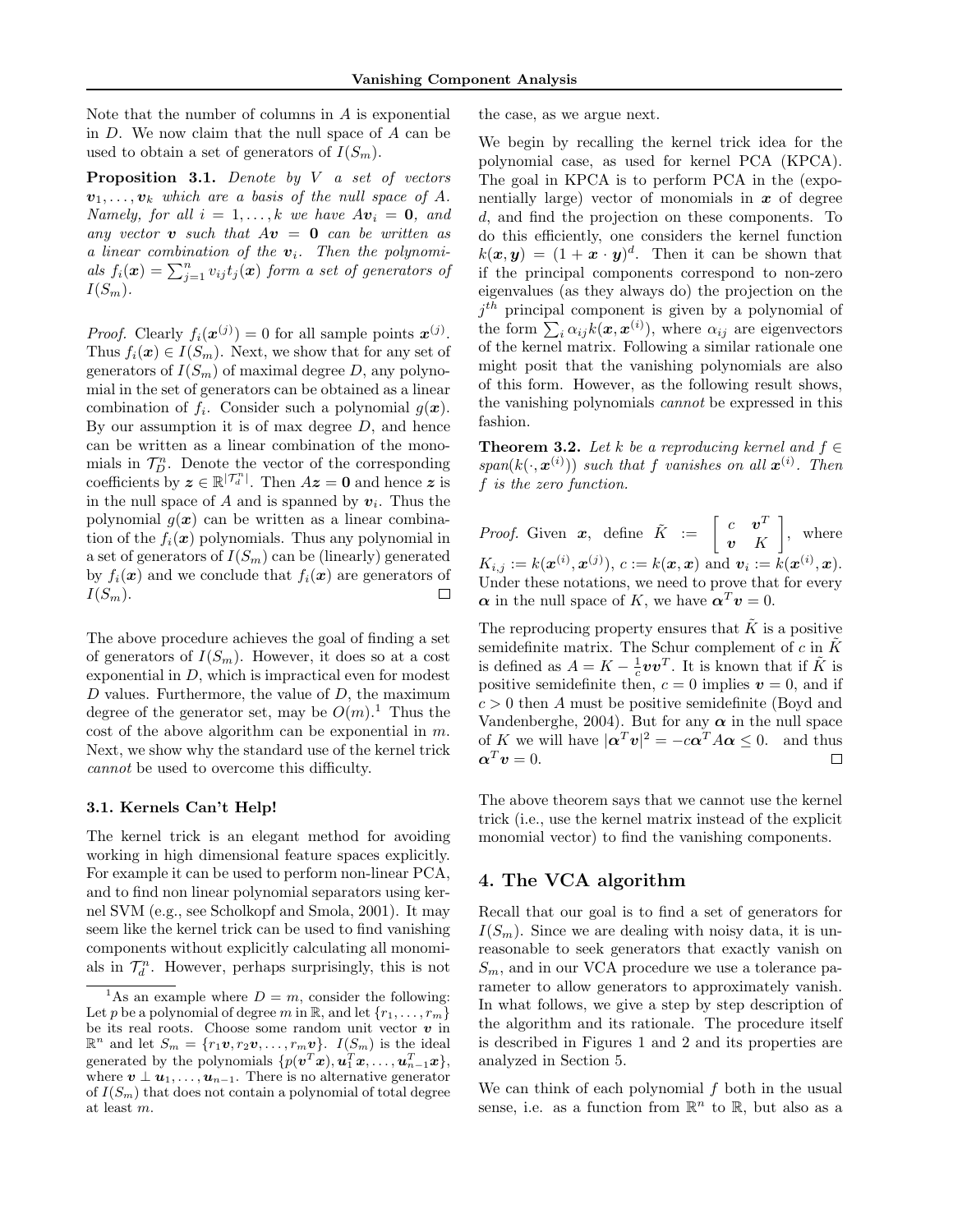vector in  $\mathbb{R}^m$  containing the evaluations of f on the sample  $S_m$ , namely,  $f(S_m) = [f(\mathbf{x}^{(1)}), \dots, f(\mathbf{x}^{(m)})] \in$  $\mathbb{R}^m$ . A polynomial f vanishes on  $S_m$  if and only if  $f(S_m) = \mathbf{0}.$ 

To motivate the construction, let us first recall the case of the most simple polynomials — linear functions. Suppose we would like to find a set  $V$  of linear functions such that for each  $f \in V$  and  $\boldsymbol{x}^{(i)} \in S_m$  we have  $f(\boldsymbol{x}^{(i)}) = 0$ . Each linear function is described by a vector  $\boldsymbol{\beta} \in \mathbb{R}^{n+1}$ , such that  $f(\boldsymbol{x}) = \beta_0 + \sum_{j=1}^n \beta_j x_j$ . We can rewrite the linear function as a combination of base polynomials. Indeed, let  $f_0$  be the constant polynomial,  $f_0(\boldsymbol{x}) = 1/\sqrt{m}$  for all  $\boldsymbol{x}$ . Let  $C_1 = \{f_1, \ldots, f_n\}$ be a set of polynomials, where for all i,  $f_i(\boldsymbol{x}) = x_i$ . Now, we can rewrite any linear function as a linear combination of polynomials from  $C_1 \cup \{f_0\}$ . That is, each linear function is of the form:

$$
f(\mathbf{x}) = \beta_0 + \sum_{i=1}^n \beta_i x_i = \sum_{i=0}^n \beta_i f_i(\mathbf{x}).
$$

It follows that for any such polynomial we have  $f(S_m) = \sum_{i=0}^n \beta_i f_i(S_m)$ . Therefore, a linear function vanishes on  $S_m$  if and only if  $f(S_m) = \mathbf{0} \in \mathbb{R}^m$ . This amounts to requiring that the vector  $\beta$  would be in the null space of the  $m \times (n + 1)$  matrix  $A_1 =$  $[f_0(S_m), \ldots, f_n(S_m)].$ 

To find the null space of  $A_1$ , we can follow the Gram-Schmidt procedure. As we show later, using the Singular Value Decomposition is preferable, since it provides us with a stable method for finding an approximate null space. However, for the sake of clarity, let us first describe the Gram-Schmidt approach.

We maintain two sets: V for the vanishing polynomials and  $F$  for the non-vanishing polynomials. We use the notation  $F(S_m) = \{f(S_m) : f \in F\} \subset \mathbb{R}^m$  to denote the vectors in  $\mathbb{R}^m$  corresponding to evaluations of nonvanishing polynomials in  $F$  on  $S_m$ . We will construct F such that  $F(S_m)$  is a set of orthonormal vectors in  $\mathbb{R}^m$ .

Since  $f_0$  is clearly non-vanishing we can initialize  $F = \{f_0\}$  and  $V = \emptyset$ . Now, at round t, consider the remainder of  $f_t(S_m)$  after projecting on the or- $\sum_{f \in F} \langle f_t(S_m), f(S_m) \rangle f(S_m)$ . Note that  $r_t(S_m)$  is thonormal set  $F(S_m)$ . That is,  $r_t(S_m) = f_t(S_m)$  –  $\sum_{f \in F} \langle f_t(S_m), f(S_m) \rangle f(\boldsymbol{x}),$  on  $S_m$ . the evaluation of the polynomial  $r_t(x) = f_t(x)$  –

Now, if  $r_t(S_m)$  is the zero vector, then  $r_t$  is vanishing on  $S_m$ , so we update:  $V \leftarrow V \cup \{r_t\}$ . Otherwise, we update  $F \leftarrow F \cup \{r_t/||r_t(S_m)||\}$ , where the normalization ensures that all the vectors in  $F(S_m)$  are of unit norm. At the end of this process, F contains a set of linear polynomials which are non-vanishing on  $S_m$  and V contains a set of linear polynomials that vanish on  $S_m$ . Furthermore,  $F(S_m)$  is an orthonormal basis of the range of  $A_1$ . Let us call  $F_1$  and  $V_1$  the values of  $F$ and V after dealing with polynomials of degree 1.

Next, consider polynomials of degree 2. Consider the set of polynomials  $C_2 = \{f_{i,j}\}_{i,j=1}^n$ , where for all  $i, j$ ,  $f_{i,j}(\boldsymbol{x}) = x_i x_j$ . Each polynomial of degree 2 takes the form  $f(\boldsymbol{x}) = \sum_{i=0}^n \beta_i \overline{f_i(\boldsymbol{x})} + \sum_{i,j=1}^n \beta_{i,j} \overline{f_{i,j}(\boldsymbol{x})}$  .

As before, we can find vanishing  $2^{nd}$  order polynomials via the null space of the matrix:  $A_2 =$  $[A_1, f_{1,1}(S_m), \ldots, f_{n,n}(S_m)]$ . To find the null space of the matrix  $A_2$ , we could simply continue the Gram-Schmidt procedure we have already performed for the columns of  $A_1$ . However, we now need to consider  $n<sup>2</sup>$  columns, and as the degree goes up the number of columns increases exponentially. To overcome this obstacle, we rely on the underlying structure of the vanishing ideal, and in particular its absorbedness property.

Take some f of degree 2. Then,  $f = \sum_i g_i h_i$ , where  $g_i, h_i$  are all of degree at most 1. Without loss of generality, assume that for  $i \leq i_1$  we have that both  $g_i$ and  $h_i$  are non vanishing on  $S_m$ , and that for  $i > i_1$ either  $g_i$  or  $h_i$  vanishes. It follows that for all  $i > i_1$  we have that the polynomial  $g_i h_i$  vanishes. Therefore, the polynomial  $\hat{f} = \sum_{i \leq i_1} g_i h_i$  satisfies  $\hat{f}(S_m) = f(S_m)$ . In other words, f vanishes on  $S_m$  if and only if  $\hat{f}$ vanishes on  $S_m$ . Since, by our construction,  $f - f$ is generated by V, it suffices to deal with  $f(S_m)$ . Using our construction of  $F_1$ , we know that for all  $i \leq i_1$ , both  $g_i$  and  $h_i$  are in the span of  $F_1$ . Denoting  $F_1 = \{p_1, \ldots, p_k\}$ , we can write

$$
\hat{f} = \sum_{i \le i_1} \sum_j \alpha_j^i p_j \sum_s \beta_s^i p_s = \sum_{j,s} p_j p_s \left( \sum_{i \le i_1} \alpha_j^i \beta_s^i \right)
$$

It follows that  $\tilde{f}$  is in the span of  $F_1 \times F_1$  and thus to construct  $F_2$  and  $V_2$ , it suffices to find the null space and range on the set of candidate polynomials in  $F_1 \times$  $F_1$ . Formally, let us redefine  $C_2$  to be the set

$$
C_2 = \{ f = gh : g, h \in F_1 \},
$$

and let  $C_2(S_m) = \{f(S_m) : f \in C_2\} \subset \mathbb{R}^m$  be the corresponding set of vectors obtained by evaluating all polynomials in  $C_2$  on  $S_m$ . We will construct  $F_2$ and  $V_2$  by continuing the Gram-Schmidt process on the candidate vectors in  $C_2(S_m)$ , as follows. Choose a polynomial  $f \in C_2$  and let  $f(S_m)$  be the corresponding vector in  $C_2(S_m)$ . The remainder of f after projecting it on the current set  $F$  is the polynomial  $r$  defined by  $r(\boldsymbol{x}) = f(\boldsymbol{x}) - \sum_{g \in F} \langle f(S_m), g(S_m) \rangle g(\boldsymbol{x})$ . If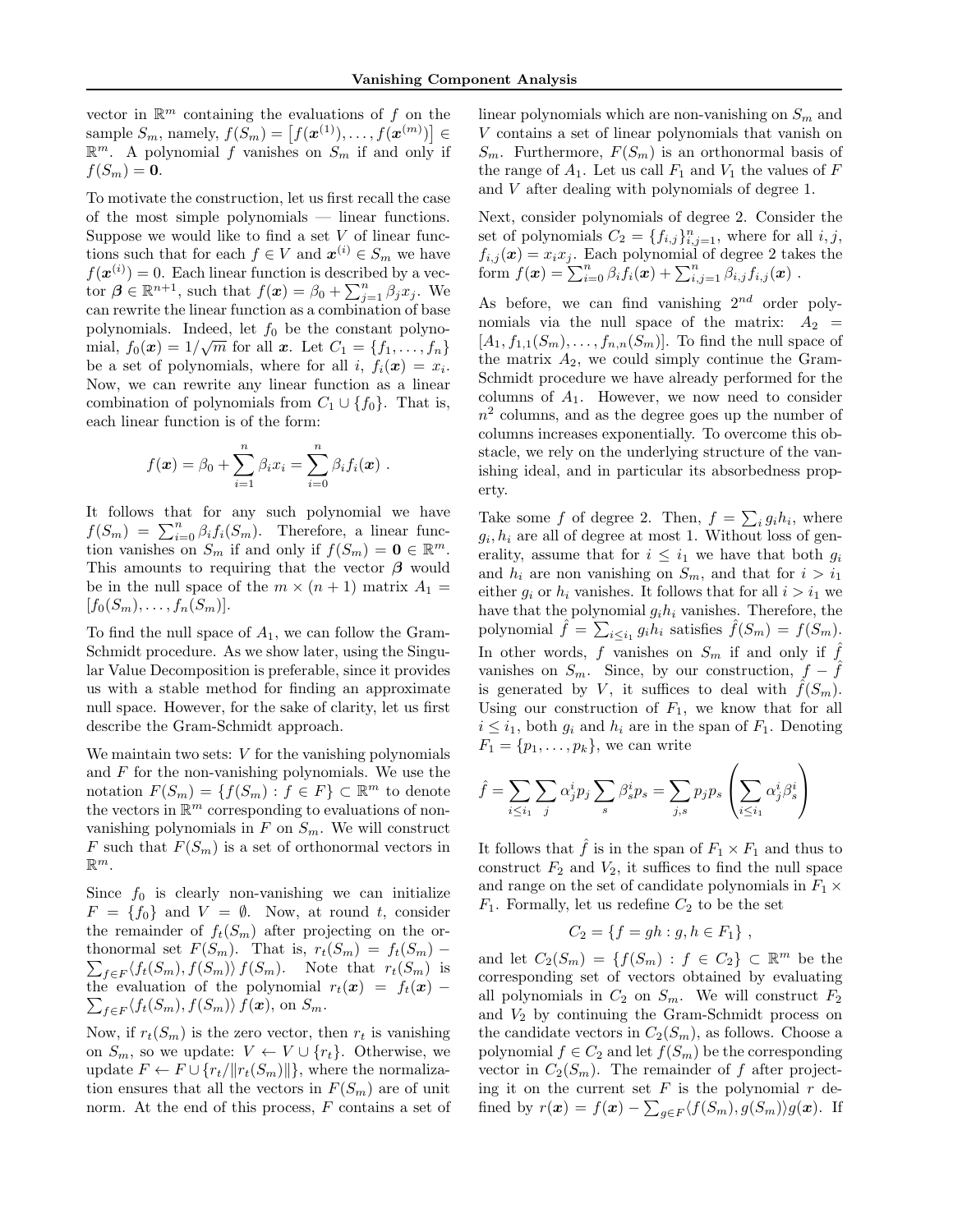| VCA                                                        |  |  |  |  |  |
|------------------------------------------------------------|--|--|--|--|--|
| parameters:                                                |  |  |  |  |  |
| Tolerance $\epsilon$ ; "FindRangeNull" procedure           |  |  |  |  |  |
| initialize:                                                |  |  |  |  |  |
| $F = \{f(\cdot) = 1/\sqrt{m}\}, V = \emptyset$             |  |  |  |  |  |
| $C_1 = \{f_1, , f_n\}$ where $f_i(x) = x_i$                |  |  |  |  |  |
| $(F_1, V_1)$ = FindRangeNull $(F, C_1, S_m, \epsilon)$     |  |  |  |  |  |
| $F = F \cup F_1$ , $V = V \cup V_1$                        |  |  |  |  |  |
| for $t = 2, 3$                                             |  |  |  |  |  |
| $C_t = \{gh : g \in F_{t-1}, h \in F_1\}$                  |  |  |  |  |  |
| if $C_t = \emptyset$                                       |  |  |  |  |  |
| break                                                      |  |  |  |  |  |
| $(F_t, V_t) = \text{FindRangeNull}(F, C_t, S_m, \epsilon)$ |  |  |  |  |  |
| $F = F \cup F_t$ , $V = V \cup V_t$                        |  |  |  |  |  |
| output: $F, V$                                             |  |  |  |  |  |

Figure 1. Our Vanishing Component Analysis (VCA) algorithm for finding a generator set for  $I(S_m)$ .

 $r(S_m) = 0$ , we add it to  $V_2$  and to V. Otherwise, we add  $r/\Vert r(S_m)\Vert$  to  $F_2$  and to F.

This process continues to higher degrees. At iteration t, we construct the set of candidate polynomials to be  $F_{t-1} \times F_1$ . Then, we construct  $F_t$  and  $V_t$  (and update F and V accordingly) by performing the Gram-Schmidt procedure on this set of candidate polynomials.

The VCA procedure is described in Figures 1 and 2. We make one crucial modification to the above description. When constructing the new polynomials in  $F_t$  and  $V_t$  out of the candidates in  $C_t$ , we use the Singular Valued Decomposition procedure to find an approximate null space instead of performing the Gram-Schmidt procedure. This is obtained by calling a sub-procedure  $(F_t, V_t) = \text{FindRangeNull}(F, C_t, S_m, \epsilon),$ which receives the current set  $F$ , a list of candidates,  $C_t$ , the set of examples  $S_m$ , and a tolerance parameter  $\epsilon$ . When  $\epsilon = 0$ , the procedure can be implemented by initializing a Gram-Schmidt procedure with the orthonormal basis  $F(S_m)$ , and then continuing performing Gram-Schmidt orthonormalization on the candidate vectors  $f(S_m)$  with  $f \in C_t$ . When  $\epsilon > 0$ , we rely on the SVD procedure, as described below. As we will formally prove in the next section, if one sets  $\epsilon = 0$ , then VCA is guaranteed to construct a set of generators of the vanishing ideal.

We next describe how to implement the Find-RangeNull procedure. It is known that finding an orthonormal basis using the Gram-Schmidt method can be numerically instable, and a preferred approach is by using the Singular Value Decomposition (SVD) approach.

FindRangeNull (using SVD)  
\ninput: 
$$
F, C, S_m, \epsilon
$$
  
\ndenote  $k = |C|$  and  $C = \{f_1, ..., f_k\}$   
\nfor  $t = 1, ..., k$   
\nlet  $\tilde{f}_i = f_i - \sum_{g \in F} \langle f_i(S_m), g(S_m) \rangle g$   
\nlet  $A = [\tilde{f}_1(S_m), ..., \tilde{f}_k(S_m)] \in \mathbb{R}^{m,k}$   
\ndecompose  $A = LDU^{\top}$  using SVD  
\nfor  $i = 1, ..., k$   
\nlet  $g_i = \sum_{j=1}^k U_{j,i} \tilde{f}_j$   
\noutput:  
\n $F_1 = \{g_i / ||g_i(S_m)|| : D_{i,j} > \epsilon\}$   
\n $V_1 = \{g_i : D_{i,j} \le \epsilon\}$ 

Figure 2. The implementation of the FindRangeNull function in Figure 1.

First, given a candidate set  $C = \{f_1, \ldots, f_k\}$ , and a current set of polynomials F, we calculate  $\tilde{f}_1, \ldots, \tilde{f}_k$ to be the remainder of the polynomials in C after projecting them on  $F$ . Next, we use SVD to find the (approximate) range and null space of the matrix  $A = [\tilde{f}_1(S_m), \ldots, \tilde{f}_k(S_m)],$  by calculating the right singular vectors of A. Finally, we define the corresponding polynomials based on the right singular vectors.

# 5. Analysis

In this section we analyze the efficiency and correctness of the VCA procedure. We use the notation  $F^t =$  $\bigcup_{i\leq t} F_t$  and  $V^t = \bigcup_{i\leq t} V_t$ . Our first theorem addresses with the efficiency of the VCA procedure.

**Theorem 5.1.** If VCA is run with any  $\epsilon$  then:

- 1. VCA stops after at most  $t \leq m+1$  iterations.
- 2. All polynomials in V, F are of degree at most m.
- 3.  $|F| \leq m$  and  $|V| \leq |F|^2 \cdot \min\{|F|, n\}.$
- 4. It is possible to evaluate all the polynomials in F in time  $O(|F|^2)$ , and polynomials in V in tim  $O(|F|^2 + |F| \cdot |V|).$

#### Proof.

1. By the stopping rule of VCA, it will terminate at round t whenever  $F_{t-1}$  is empty (since this will imply  $C_t = \emptyset$ . Therefore, if we didn't stop at round t, then  $|F^t| > t - 1$ , and therefore we also have that  $|F^t(S_m)| \geq t - 1$ . On the other hand, by construction,  $F^t(S_m)$  is a set of orthonormal vectors in  $\mathbb{R}^m$ , hence its size is at most m. It follows that  $t - 1 \leq m$ .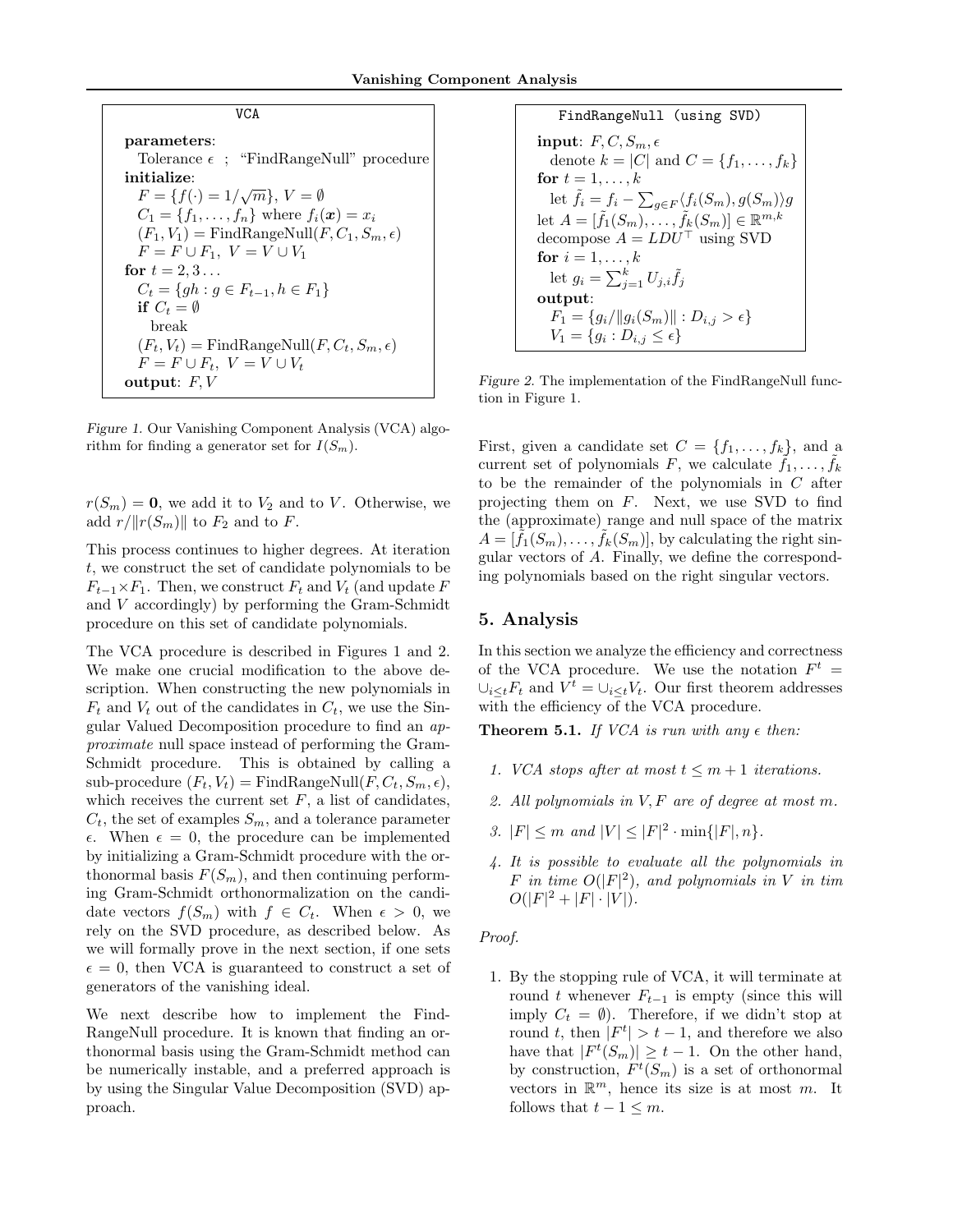- 2. It follows immediately that all the polynomials in V and F are of degree at most m.
- 3. We already argued that  $|F| \leq m$ . Also, we only add polynomials to  $V$  in the first  $|F|$  iterations. Furthermore, whenever we add a polynomial to V, it is constructed from a set of candidates,  $C_t =$  $F_{t-1} \times F_1$ , whose size is at most  $|F| \cdot \min\{|F|, n\}.$ Therefore,  $|V| \leq |F|^2 \cdot \min\{|F|, n\}.$
- 4. Let us enumerate the polynomials in  $F =$  ${g_1, \ldots, g_{|F|}}$  according to the order in which they were inserted into  $F$ . Since  $g_1$  is the constant polynomial, it can be evaluated in time  $O(1)$ . Suppose we have evaluated  $g_1, \ldots, g_{r-1}$ . By construction,  $g_r$  can be written as a product of two polynomials from  $g_1, \ldots, g_{r-1}$  minus a linear combination of  $g_1, \ldots, g_{r-1}$ . Therefore, it can be evaluated in time  $O(r)$ . It follows that we can evaluate all the polynomials in F in time  $O(|F|^2)$ . A similar argument shows that once we evaluated all polynomials in  $F$ , we can evaluate each polynomial in V in  $O(|F|)$ .  $\Box$

We next prove that VCA finds a generator of  $I(S_m)$ . **Theorem 5.2.** If VCA is run with  $\epsilon = 0$  its output satisfies:

- 1. V generates  $I(S_m)$ .
- 2. Any polynomial f can be written as  $f = g + h$ where  $g \in span(F)$  and  $h \in I(S_m)$ .

The proof of the theorem relies on the following lemma. **Lemma 5.3.** If VCA is run with  $\epsilon = 0$ , then for all t, any polynomial f of degree at most t can be written as  $f = g + h$  where  $g \in span(F^t)$  and  $h \in I(V^t)$ .

*Proof.* We prove this claim by induction on  $t$ . The base of the induction, i.e.  $t = 1$ , follows by standard results from linear algebra. So, from now on we assume that  $t > 1$ .

By our inductive assumption, for each  $i < t$ , any polynomial of degree at most i can be written as  $f = g + h$ where  $g \in \text{span}(F^i)$  and  $h \in I(V^i)$ . Now, consider a polynomial  $f$  of degree  $t$ . Clearly, if each monomial of f can be decomposed to a sum of a vector from span( $F<sup>t</sup>$ ) and a vector from  $I(V<sup>t</sup>)$ , then the claim holds for  $t$  as well. Furthermore, by our inductive assumption, any monomial of  $f$  whose degree is strictly smaller than t can be decomposed as required. Therefore, from now on we can assume that  $f$  is a single monomial of degree exactly  $t$ , which we can write  $f = pq$  where p is of degree  $t - 1$  and q is of degree 1.

Using our inductive assumption, we can write  $p =$  $p_F + p_V$  where  $p_F \in \text{span}(F^{t-1})$  and  $p_V \in I(V^{t-1})$ . Similarly,  $q = q_F + q_V$  where  $q_F \in \text{span}(F^1)$  and  $q_V \in I(V^1)$ . Let us further rewrite  $p_F = p_{F^{t-2}} + p_{F_{t-1}}$ , where  $p_{F^{t-2}} \in \text{span}(F^{t-2})$  and  $p_{F_{t-1}} \in \text{span}(F_{t-1})$ . Similarly,  $q_F = q_{F^0} + q_{F_1}$ , where  $q_{F^0} \in \text{span}(F^0)$  and  $q_{F_1} \in \text{span}(F_1)$ . Therefore,

$$
f = pq = (p_{F^{t-2}} + p_{F_{t-1}} + p_V)(q_{F^0} + q_{F_1} + q_V)
$$
  
=  $p_{F_{t-1}}q_{F_1} + \underbrace{p_Vq + pq_V}_{\in I(V^t)} + \underbrace{p_{F^{t-2}}q + pq_{F^0}}_{\text{of degree } < t}.$ 

Finally, since  $p_{F_{t-1}}q_{F_1} \in \text{span}(F_{t-1} \times F_1)$ , by our construction, it can be written as  $a_F + a_V$  where  $a_F \in \text{span}(F_t)$  and  $a_V \in \text{span}(V_t)$ , which concludes our inductive argument.  $\Box$ 

Proof of Theorem 5.2. Equipped with Lemma 5.3, we only need to show that V generates the vanishing ideal of  $S_m$ . Take any vanishing polynomial f. By Lemma 5.3, we can rewrite  $f = g + h$  where  $g \in \text{span}(F)$ and  $h \in I(V)$ . Therefore,  $\mathbf{0} = f(S_m) = g(S_m) +$  $h(S_m) = g(S_m)$ . Let us write  $F = \{f_1, \ldots, f_k\}$ . Since  $g \in \text{span}(F)$  we can write  $g = \sum_i \alpha_i f_i$ . Therefore,  $\mathbf{0} = g(S_m) = \sum_i \alpha_i f_i(S_m)$ . But, by the construction of F, the set of vectors  $\{f_1(S_m), \ldots, f_k(S_m)\}\$ is orthonormal, hence all the  $\alpha_i$  must be zero. It follows that g is the zero polynomial, thus  $f = h \in I(V)$ , which concludes our proof of the first part. The second part of Theorem 5.2 follows immediately from the first part which states that  $I(V)$  is the vanishing ideal of  $S_m$  and Lemma 5.3.  $\Box$ 

# 6. Related work

Finding a set of generators for an ideal is a classical problem in algebraic geometry. A key breakthrough in this field has been the introduction of Gröbner bases by Buchberger  $(2006)$ . A Gröbner base is a set of generators of an ideal with particular properties that allow operations such as polynomial division with unique remainders. Later Möller and Buchberger also presented a method for finding a Gröbner base for the vanishing ideal  $I(S_m)$  as we do here (Möller and Buchberger, 1982). However, their goal was to find a base that vanishes exactly at these points which is of little practical use.

Approximately vanishing ideals have been much less studied. The most relevant work on approximately vanishing ideals is the AVI algorithm (Heldt et al., 2009). AVI constructs an approximate border base for  $I(S_m)$ . A border base is also a generator set for  $I(S_m)$ , but with different properties from a Gröbner one. Unlike our approach, the AVI algorithm requires a lexical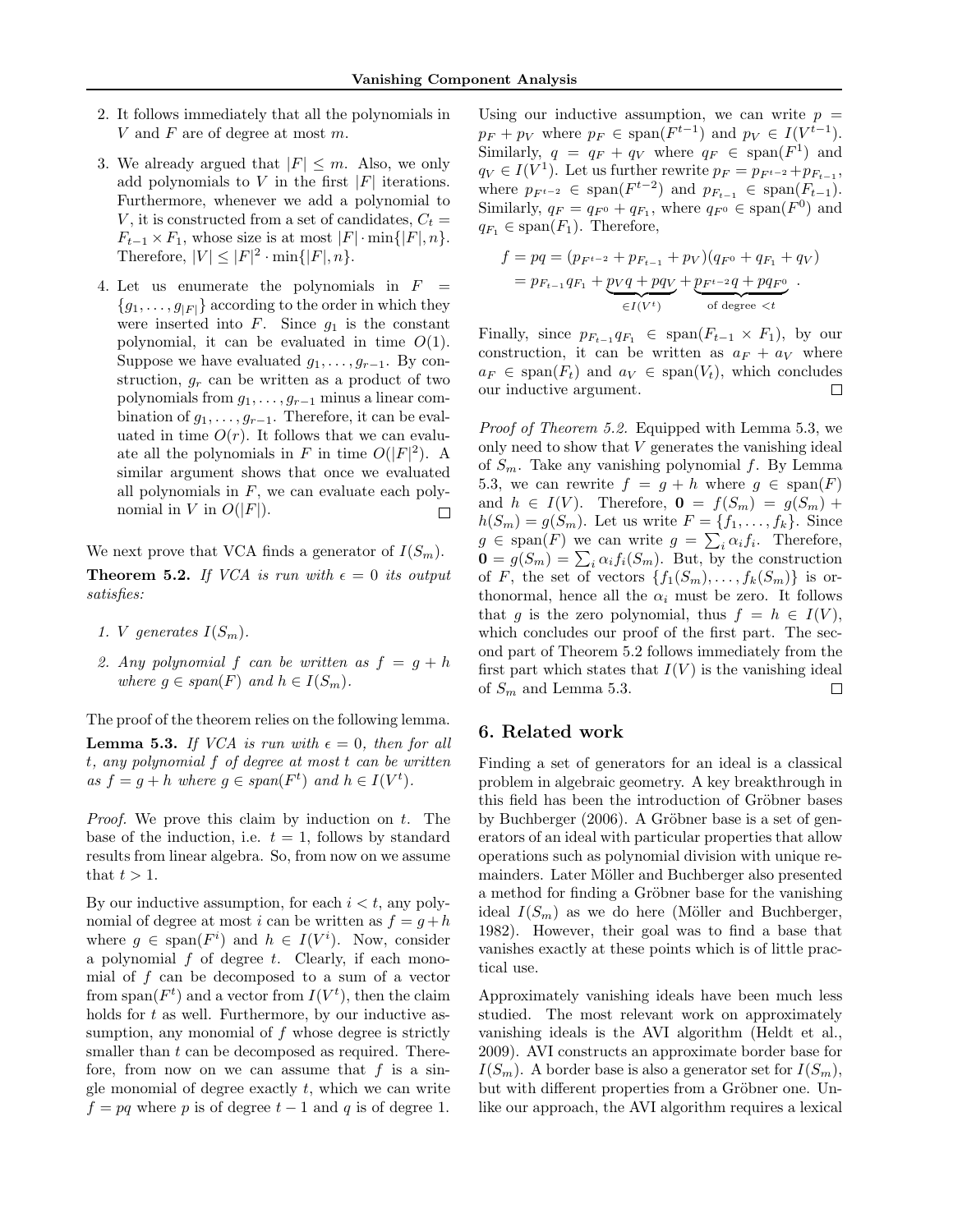ordering on the variables, and its output depends on this ordering . This is clearly undesirable since there is typically no a priori reason to order the variables in any way. Furthermore, AVI adds only monomial terms to the non-vanishing components  $F$ . Thus it will only generate compact descriptions of  $V$  when  $V$  contains few monomials. In contradistinction, VCA expands  $F$  using  $F_1$ , which can be non-sparse in the variables, and hence the resulting polynomials are non-sparse. Finally, AVI often generates redundant polynomials. For example, say we have two variables  $(x_1, x_2)$  and  $x_1 = 0$  for all sample points. AVI will find the following vanishing components  $x_1, x_1x_2, x_1x_2^2, \ldots, x_1x_2^{m-1}$ , whereas VCA will find only the first one. In Section 8 we provide an example illustrating that these shortcomings of AVI result in superior generalization performance of VCA.

# 7. Application to Classification

In this section we show how VCA can be used as a feature learning procedure for classification. Consider a classification problem, where the goal is to learn a mapping from  $\mathbb{R}^n$  to  $\{1, \ldots, k\}$ . To construct features for this task, we run VCA on the training sample for each class. The output of VCA is a set of polynomials which generate the vanishing ideal of each class. Let  ${p_1^l(\boldsymbol{x}), \ldots, p_{n_l}^l(\boldsymbol{x})}$  be a set of generators of the vanishing ideal for class l. Then, for any training example in class l we have that  $|p_j^l(\boldsymbol{x})|$  should be close to zero. In contrast, for points in other classes, we expect at least some of the polynomials not to vanish. If this is indeed the case, we can represent each point  $x$  using features of the form  $|p_j^l(\boldsymbol{x})|$ . As we formalize below, if the points of each class belong to different algebraic sets, then in the representation by the aforementioned features, the data becomes linearly separable.

**Theorem 7.1.** Let  $S = \{(x_i, y_i)\}_{i=1}^m$ , be a set of labeled examples. Let  $S^l$  be the set of examples with  $y_i = l$ . Assume there are algebraic sets  $\{U_i^l\}_{l=1}^k$  whose intersection is empty in pairs such that  $S^l \subseteq U^l$ . For each l, let  $\{p_1^l(\boldsymbol{x}), \ldots, p_{n_l}^l(\boldsymbol{x})\}$  be a set of generators of the ideal  $I(U^l)$ . Then, S is linearly separable in the feature space:

$$
\boldsymbol{x} \mapsto (|p_1^1(\boldsymbol{x})|, \dots, |p_{n_k}^k(\boldsymbol{x})|). \tag{1}
$$

*Proof.* Choose some point  $x$ , that belongs to class  $l$ , and hence  $x \in U^l$ . Assume that x vanishes on all the polynomials in the set of generators of  $I(U<sup>j</sup>)$ , for some  $j \neq l$ . Since  $U^j$  is defined as the common roots of some set of polynomials  $\{h_i\}$  who are all in  $I(U^j)$ , it follows immediately that  $x$  is a common root of the  ${h_i}$ 's, hence  $\boldsymbol{x} \in U^j$ , but this contradicts the fact

that  $U^l \cap U^j = \emptyset$ . Hence, for any j, there must be some  $p_i^j$  such that  $|p_i^j(x)| > \epsilon$ . On the other hand, for all i,  $|p_i^l(x)| < \epsilon$ . Therefore, the linear classifier that puts positive weights on the features corresponding to class l, and puts negative weights on the rest of the features, must separate between class l and the rest of the classes, which concludes our proof.  $\Box$ 

Thus, we use VCA in classification as follows: calculate the polynomials  $p_j^i$  above and use the feature map in Equation 1 to generate a new training dataset from S. Train a linear classifier on the new dataset. Since we are doing linear classification we can use  $\ell_1$  regularization which has the added benefit of choosing a small number of features. Taking  $U^l$  to be the algebraic set  $S<sup>l</sup>$ , theorem 7.1 states that the set S is linearly separable is the new feature space. In fact, it is enough to choose those polynomials that generate algebraic sets  $U<sup>l</sup>$  whose intersection is empty.

# 8. Experiments

The following experiments use VCA as a feature extraction method, and use it in classification as described in Section 7 (we use VCA to refer to the overall classification approach). Linear classification (for VCA and Kernel SVM) is done using the LIBSVM (Chang and Lin, 2011) and LIBLINEAR (Fan et al., 2008) packages.

We compared the VCA approach to the popular Kernel SVM classification (KSVM) method with a polynomial kernel (Scholkopf and Smola, 2001), and to AVI feature extraction. In the experiments in Section 8.2 we measured both the accuracy of the learned classifier as well as the test runtime. We evaluate runtime using the number of operations required for prediction. For KSVM this corresponds to the number of support vectors. For VCA based classification, it is the number of operations needed to compute the vanishing components. Hyperparameters for all algorithms were tuned using cross validation. For KSVM the parameters were the polynomial degree, and the regularization coefficient. For VCA, it was the tolerance  $\epsilon$  and the overall number of components, as well as the regularization coefficient for  $\ell_1$  regularized learning.

#### 8.1. Toy Example

We begin with a toy example where the two classes correspond to algebraic manifolds and hence VCA is expected to work well. The first class is shaped as a flattened sphere, corresponding to the polynomial:  $x_1^2 + 0.01x_2^2 + x_3^2 = 1$ . The second is a cylinder, corresponding to the polynomial  $x_1^2 + x_3^2 = 1.4$ . The co-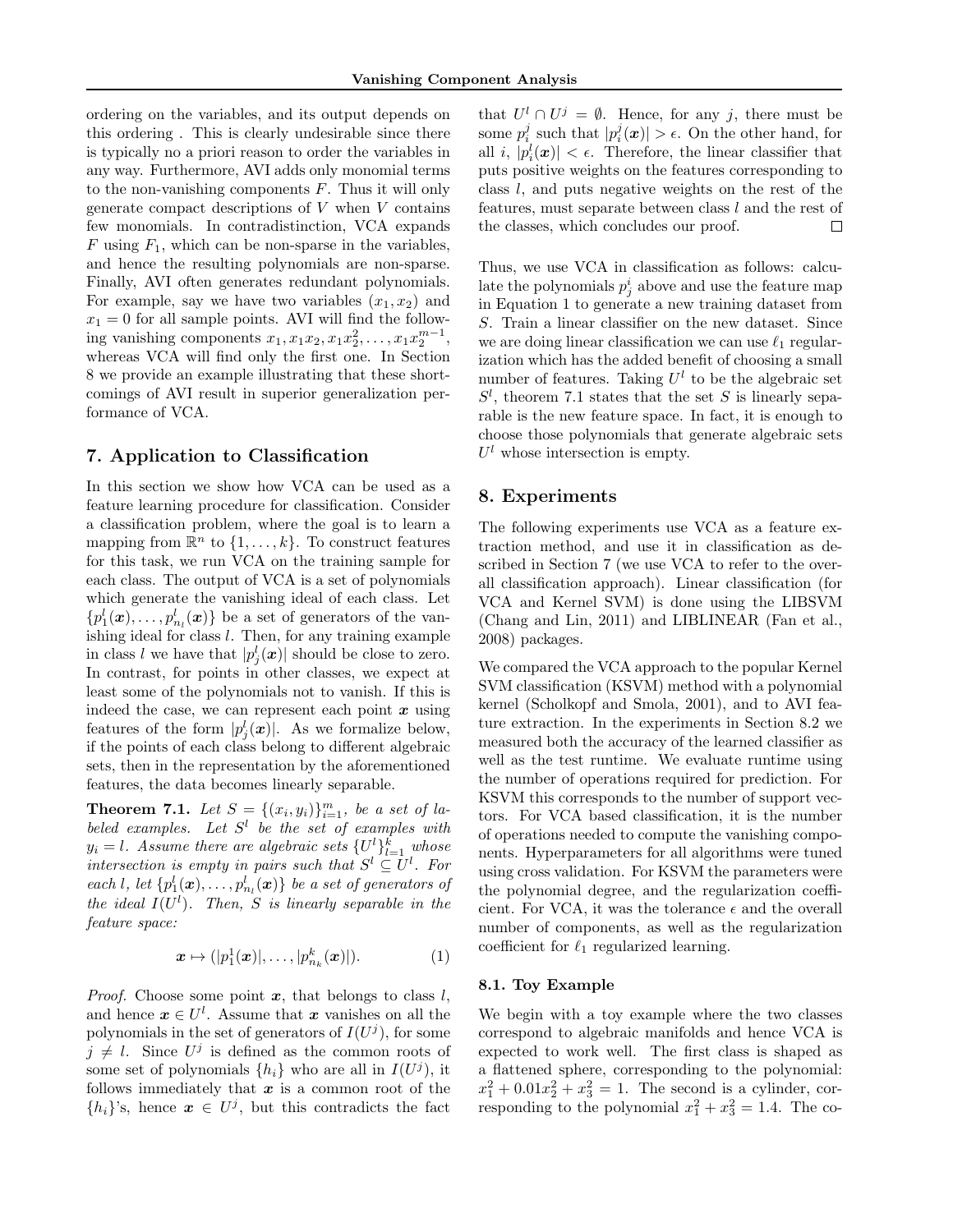

Figure 3. Toy dataset: The error percentage is depicted as a function of the sample size (solid lines are test errors, dashed lines are training errors).

efficients are needed to make the manifolds separable. We added Gaussian noise with  $\sigma = 0.1$  to both sets, and embedded them in  $\mathbb{R}^{10}$  using a random matrix with correlated columns. This results in two sets that are approximately vanishing on polynomials that are highly non sparse in their monomial representation. We compared VCA to KSVM and to feature extraction using AVI.

AVI chooses at each iteration a set of monomials that are non vanishing. These are analogous to the set  $F_d$  constructed by VCA. In AVI, the monomials are chosen by a lexicographical order (here we used De $gRevLex$ . These monomials are then used to create new features and to represent the vanishing polynomials. When linear transformations are applied to the data, the representation of the vanishing polynomials in their monomial representation becomes less stable. This, in turn, affects the numerical stability of the algorithm. VCA on the other hand, represents each degree by the principle components of the former degrees, and this adds numerical stability even under linear embeddings.

Figure 3 shows test accuracy as a function of the training sample size. Since VCA finds the vanishing polynomial for each class, it can separate the data with only two features, and thus has a much better training curve than KSVM. VCA also outperforms AVI for most data sizes due to the stability reasons mentioned above.

#### 8.2. Real Datasets

We next turn to experiments on real data of digit and character recognition tasks (obtained from the LIB-SVM website). As mentioned earlier, we compare both the accuracy and the test runtime of the KSVM and

VCA. Results in Table 1 show that while the accuracy of the methods is comparable, the runtime of VCA is up to two orders of magnitude better. This is a result of the compact representation that VCA achieves.

| Data Set           | Error Rate |                | Test Runtime |              |
|--------------------|------------|----------------|--------------|--------------|
|                    |            | VCA KSVM  VCA  |              | <b>KSVM</b>  |
| Pendigits (5996)   | 0.42       | 0.42           | $2.8e + 003$ | $9.6e + 003$ |
| Letter $(12000)$   | 4.8        | 4.3            | $1.1e + 003$ | $7e+004$     |
| <b>USPS</b> (5833) | 1.5        | 1.4            | $2.6e + 003$ | $3.8e + 005$ |
| MNist (48000)      | 2.2        | $\overline{2}$ | $4e + 03$    | $3.1e + 06$  |

Table 1. Error rate in  $(\%)$  and test runtime (in number of operations) for VCA and KernelSVM (training size in brackets). Results are averaged over 10 random 80%/20% train/test partitions.

#### 9. Discussion

Algebraic geometry is a deep and fascinating field in mathematics, which deals with the structure of polynomial equations. Recently, methods in algebraic geometry and commutative algebra have been applied to study various problems in statistics. Specifically the field of "algebraic statistics" is concerned with statistical models that can be described via polynomials. For an introduction on the subject see for example (Gibilisco et al., 2009; Drton et al., 2008; Watanabe, 2009).

In the machine learning literature, Király et al. (2012) proposes a method for approximating an arbitrary system of polynomial equations by a system of a particular type. This method was applied to the problem of finding a linear projection that makes a set of random variable identically distributed.

However, to date, algebraic geometry has seen surprisingly few applications to the problem of classification and generative models. One reason is that many algebraic results and methods address noise free scenarios (e.g., what is the polynomial that exactly vanishes on a set of points). While there has been some recent interest in approximation approaches, these have not been applied to learning. Here we present an approach that is motivated by the notion of a polynomial ideal as a mechanism for compact description of a set of points. We show how to find a compact description of such an ideal, via a method that is also computationally stable. We believe such approaches have considerable potentials across machine learning, and could benefit from the deep known results in algebraic geometry, facilitating a synergistic interaction between the fields.

Acknowledgments: This research is supported by the HP Labs Innovation Research Program.